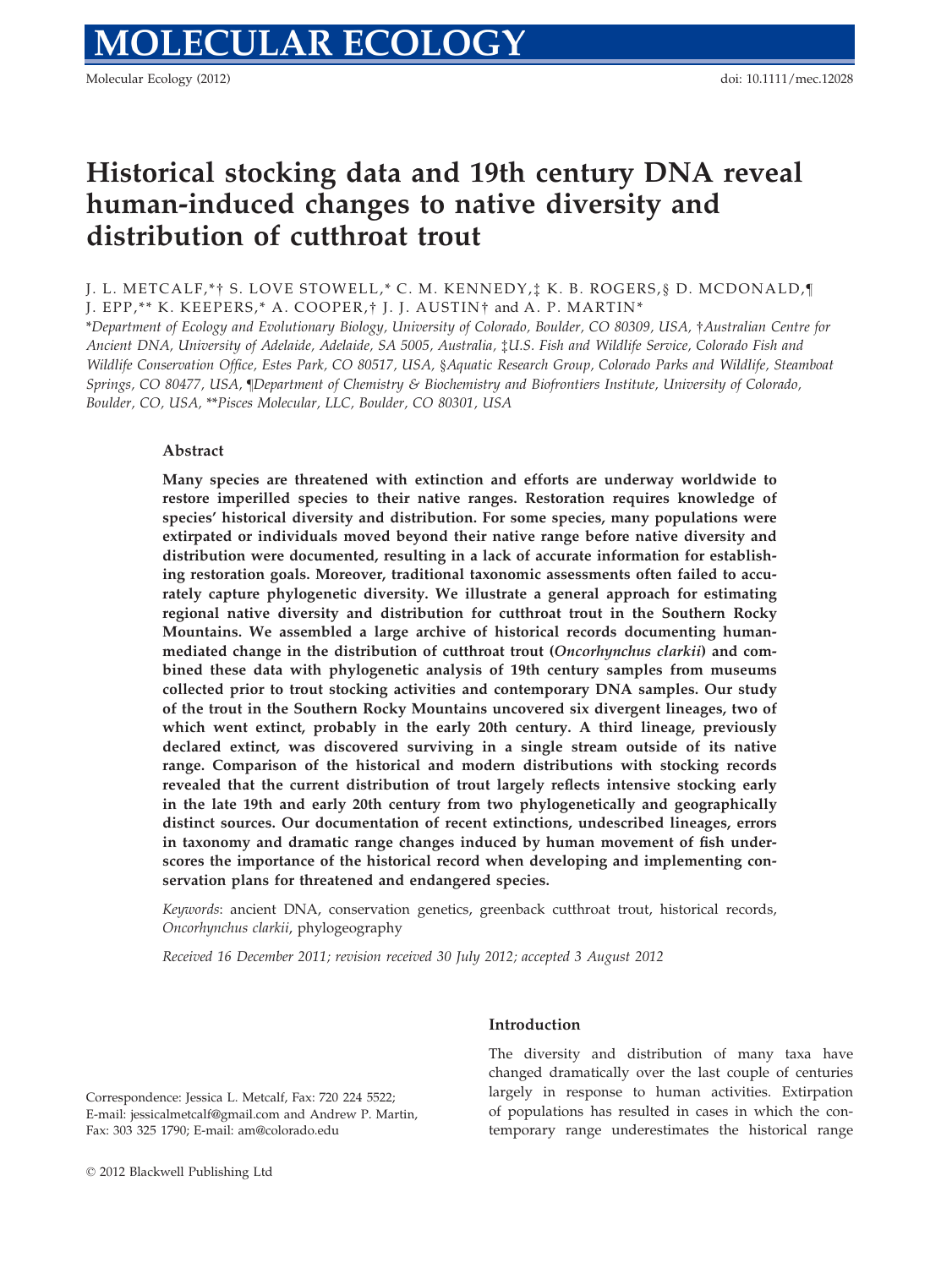(France & Collins 1993; Mingozzi & Esteve 1997; Beever et al. 2003; Sousa et al. 2010). In other cases, movement of individuals has expanded the distribution of species beyond their native range (Carlton 1996; McKinney & Lockwood 1999; Kowarik 2003). Sorting past and present patterns of diversity are further complicated by traditional taxonomic treatments that may not accurately reflect phylogenetic diversity (Graham et al. 2004; Pfenninger & Schwenk 2007). Historical records documenting the actions that ultimately altered diversity and distribution provide one means of assessing the cause and magnitude of change (Westley & Fleming 2011) and reconstructing historical distributions of species (Franco & Morgan 2007; Gil-Sanchez & McCain 2011). Another way to estimate regional diversity and historical distributions, particularly for taxa plagued with taxonomic uncertainties, is to analyse genetic data from samples collected prior to human activities (e.g. Valentine et al. 2008; Hansen et al. 2009; Paplinska et al. 2011; Iwamoto et al. 2012). In concert, these two approaches can lead to an understanding of how actions by humans have changed the diversity and distribution of species. This information is critical for establishing a baseline of historical conditions to guide restoration goals for species in decline or threatened with extinction.

Our study focuses on a biological icon of the western United States, the cutthroat trout (Oncorhynchus clarkii). We know from historical records that native trout suffered widespread extirpations (Allendorf & Waples 1996; Dunham et al. 1997; Behnke 2002; Harig & Fausch 2002; Novinger & Rahel 2003; Young 2009; USFWS 2010), were propagated and moved across the landscape (Wiltzius 1985; Pister 2001; Dunham et al. 2004), and that the taxonomic record is rife with errors (Behnke 2002; Metcalf et al. 2007). Here, we evaluate hypotheses about the distribution and diversity of cutthroat trout across seven major drainages encompassing the Pacific and Atlantic slopes of the Continental Divide in the Southern Rocky Mountains, North America.

## The prevailing view of native diversity and distribution

Historically, four distinct subspecies of cutthroat were described from Colorado (Fig. 1). The Colorado River cutthroat trout (O. c. pleuriticus) was described as native to all major drainages of the western slope of the Continental Divide, including the San Juan, Gunnison, Colorado and Yampa River basins (Behnke 1992). The greenback cutthroat trout (O. c. stomias) was described from the Arkansas and South Platte basins east of the Continental Divide (Jordan 1891; Behnke 2002). The Rio Grande cutthroat trout (O. c. virginalis) was documented

from the Pecos, Canadian and Rio Grande Rivers on the east slope of the Continental Divide (Behnke 1992). The fourth taxon, the Yellowfin cutthroat trout (O. c. macdonaldi), was restricted to Twin Lakes in the headwaters of the Arkansas River (Jordan 1891; Behnke 1992). Both O. c. macdonaldi and O. c. stomias were declared extinct at one time (Behnke 1992), although the greenback cutthroat trout was purportedly rediscovered in the 1950s—an event that initiated a large-scale restoration effort aimed at re-establishing the subspecies to a large number of tributaries in both the South Platte and Arkansas river basins (Behnke 1969; Young & Harig 2001).

A published phylogenetic inference based on mitochondrial DNA (mtDNA) revealed four divergent lineages, which were additionally supported by clustering methods using both microsatellite and AFLP nuclear markers (Fig. 2) (Metcalf et al. 2007; Pritchard et al. 2009). While the number of taxa aligned with the prevailing view of cutthroat trout diversity in the Southern Rockies, the geographical distribution of subspecies did not. In fact, trout putatively identified as O. c. stomias and O. c. pleuriticus were found in streams and lakes on both slopes of the Continental Divide, a pattern interpreted as an effect of fish stocking (Metcalf et al. 2007). In addition, a fourth, divergent lineage was discovered, but it was only found in a single stream (Bear Creek) in the Arkansas River drainage. Whether this lineage represented a named subspecies, such as O. c. stomias or the extinct O. c. macdonaldi, could not be determined without understanding past diversity and the influence of stocking on the distribution of subspecies. These findings called into question the current taxonomy of cutthroat trout and prompted a thorough investigation into the potential effects of past stocking and propagation on the current diversity and distribution of cutthroat trout.

# Extirpation and propagation effects

Review of historical records indicated that native trout populations in Colorado suffered dramatic declines beginning in the middle 1800s. Initially, trout populations were decimated by overfishing, mining pollution and agricultural practices (Supporting information; Young & Harig 2001). Coincidentally, a number of private individuals, and later, state and federal agencies, began propagating trout for commercial and recreational purposes (Wiltzius 1985). The first documented movement of native trout within the state occurred in 1873 (Miner July 8th, 1873). Although our research through the public records does not provide a complete account of the propagation and stocking activities by private citizens, what is clear from the newspaper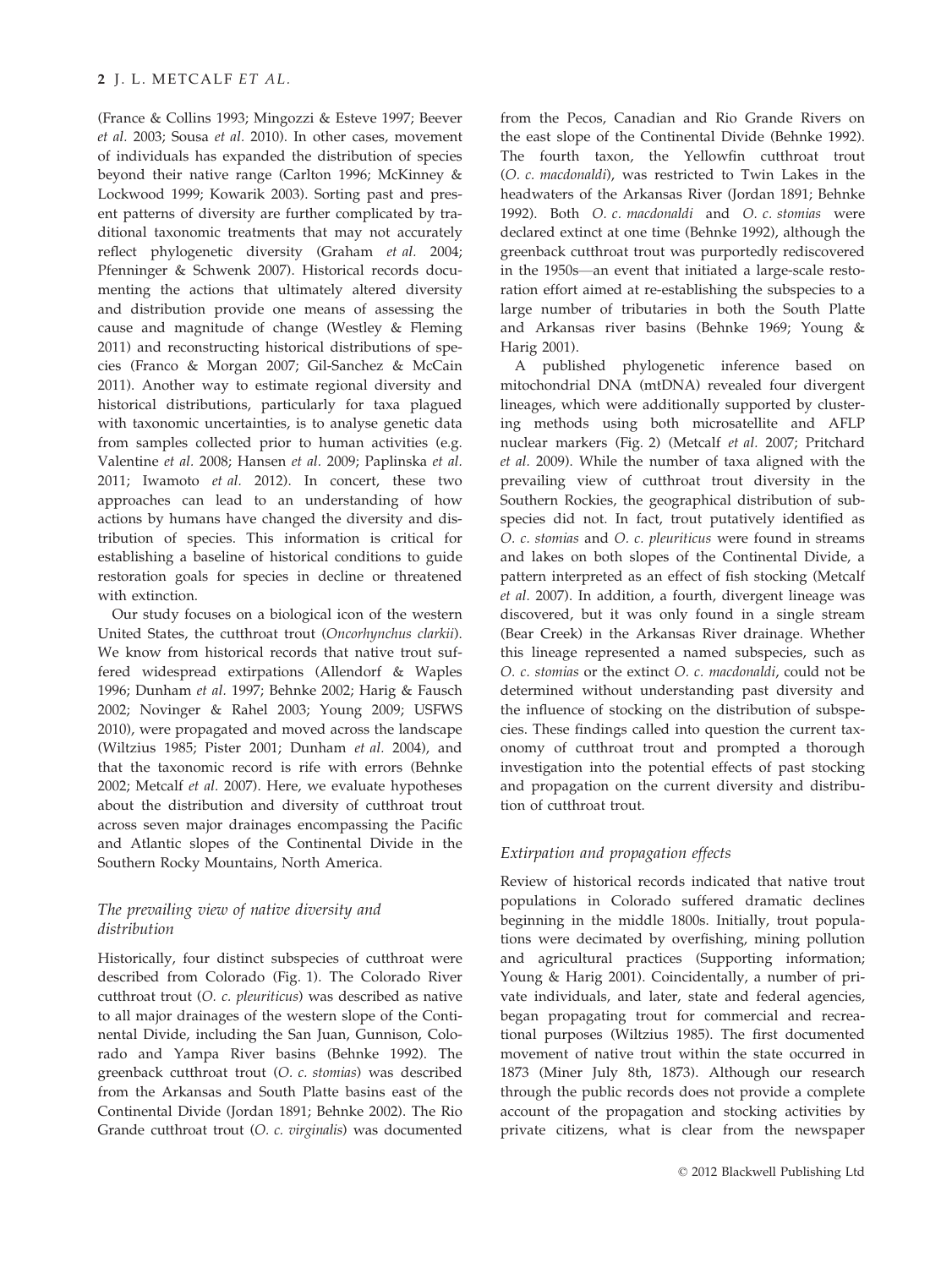

Fig. 1 The prevailing view of cutthroat diversity and distribution in Colorado and northern New Mexico. Four subspecies were described for Colorado. Colorado River cutthroat trout (Oncorhynchus clarkii pleuriticus) was described for drainages west of the Continental Divide (blue). Greenback cutthroat trout (O. c. stomias) were described for drainages east of the Divide (green) in the South Platte and Arkansas River drainages. Yellowfin cutthroat trout (O. c. macdonaldi) were described for the Arkansas River drainage basin as well, albeit restricted to a small lake system (yellow circle). Finally, Rio Grande cutthroat trout (O. c. virginalis) were described for waters in the Rio Grande River basin east of the Divide in southern Colorado and New Mexico (orange).



Fig. 2 Statistical parsimony haplotype network based on mitochondrial ND2 (889 basepairs) and COI (641 basepairs) sequence data sampled from modern populations. Four distinct mitochondrial lineages were sampled in Colorado (lineages shown in blue, green, purple and orange). The current distribution of blue, green and purple lineages does not correspond to the prevailing view in Fig. 1 (see Metcalf et al. 2007), and thus, their taxonomy is unclear. The lineage composed of haplotypes shown in orange corresponds to Rio Grande cutthroat trout, which is still found in its native range today (Rio Grande River drainage). Yellowstone cutthroat trout (Oncorhynchus clarkii bouvieri), are also included as an outgroup, shown in grey.

accounts is that trout propagation of both native and introduced species was occurring in Colorado in the early 1870s and continued until the present (Supporting information). State and federal hatcheries began propagation and stocking of trout for the perceived public good in the early 1880s. The number of trout propagated and stocked into the waters of Colorado was substantial. Between 1885 and 1953 there were 41 014 documented fish stocking events in Colorado by state or federal agencies. The vast majority of these involved brook trout (Salvelinus fontinalis), rainbow trout (Oncorhynchus mykiss) and cutthroat trout (O. clarkii) (Fig. 3, supporting information). Remarkably, over 750 million fish of these three species were stocked from hatcheries into streams and lakes in Colorado over this period of time. Introductions of brook trout and rainbow trout probably had devastating effects on native cutthroat trout populations because brook trout are superior competitors and rainbow trout hybridize with cutthroat trout (Young & Harig 2001). The combined effects of pollution, over-fishing and the largescale stocking of non-native trout taxa largely explained the widespread decline of native trout populations (Young & Harig 2001).

Although trout were imported into Colorado from across the globe, large numbers of trout native to the Southern Rocky Mountains were propagated and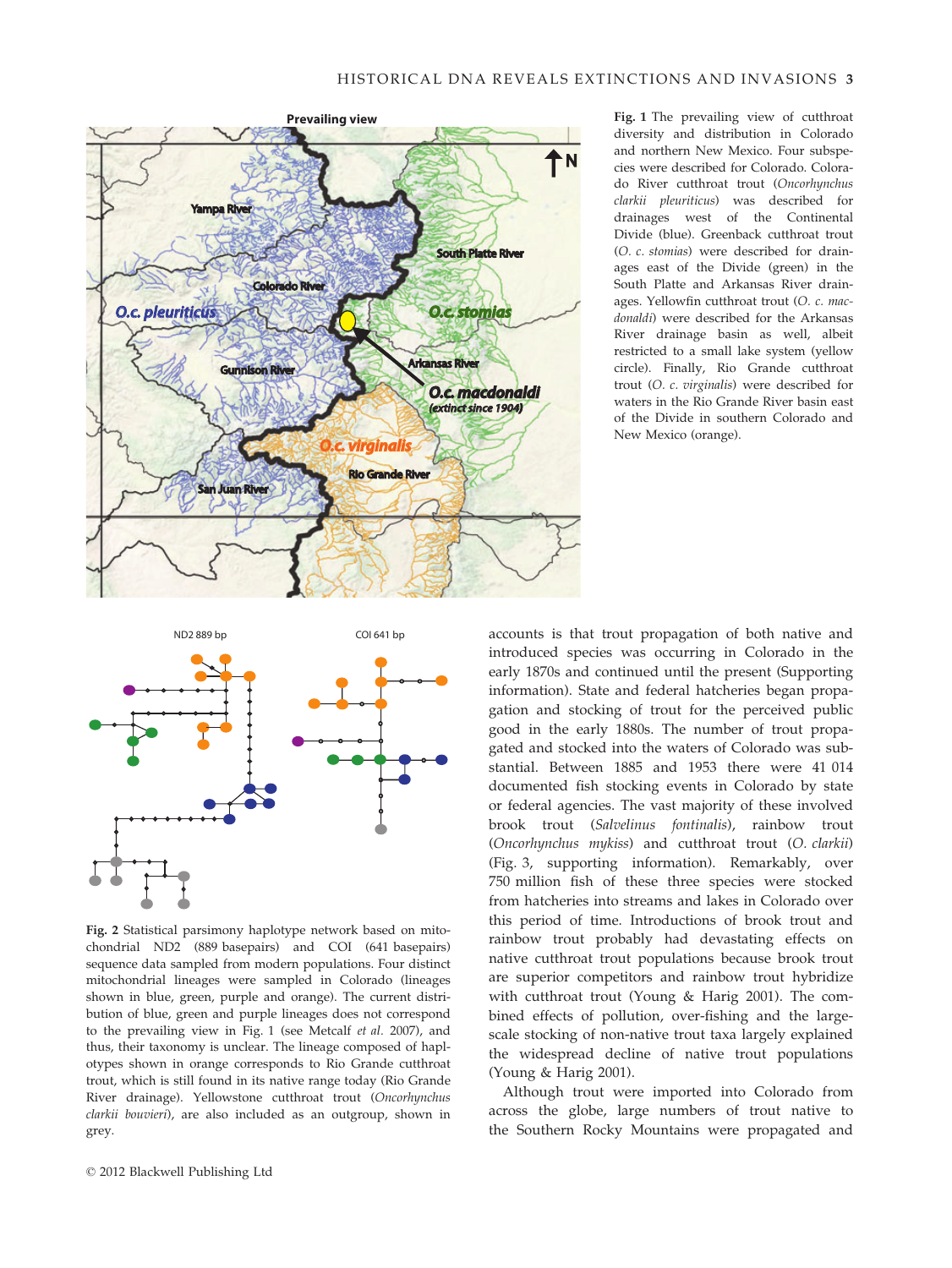

Fig. 3 Cumulative numbers (in millions of fish) of cutthroat trout, rainbow trout and brook trout stocked in Colorado waters from 1885 to 1953 by state and federal agencies. Private interests also stocked fish around the state, but their efforts were generally smaller in scale, and much less well documented. Dates of museum collections used in this study are indicated by arrowheads.

stocked throughout the state. Production of native cutthroat trout by federal fish biologists began in 1899 at the Grand Mesa Lakes region of the Gunnison River basin in Colorado. By 1909, that effort alone produced 29 000 000 trout in 798 lots that were stocked into lakes and streams of all major drainages on both the Pacific and Atlantic slopes in the state of Colorado. Stocking of Gunnison River basin trout across the state continued until 1931. In 1903, a second source of native cutthroat trout, also from the western slope of the Continental Divide (Trappers Lake), was brought into the hatchery system and propagated until 1938. For the period 1914– 1925 when the stocking data were most complete, over 26 000 000 fish were stocked in 989 different lots to tributaries of all major drainages across the state. By contrast, cutthroat trout native to the east slope of the Continental Divide (O. c. stomias) were rarely used for large-scale hatchery broodstock. Importantly, many cutthroat trout were stocked into habitats that were originally fishless, usually above waterfalls that served as barriers to upstream movement of fish (Fausch et al. 2009). Therefore, the signal of the native phylogeography may have been erased by extirpation of native populations coupled with widespread stocking of western slope cutthroat trout in high alpine lakes and streams on both slopes of the Continental Divide. The stocking records suggest that the cutthroat trout lineages that are widespread today may be descendents of ancestors derived from two major drainages—the Gunnison and the Yampa—of Colorado's western slope. The absence of commensurate large-scale hatchery production of native cutthroat trout (O. c. stomias and O. c. macdonaldi) east of the Continental Divide in Colorado meant that similar reservoirs of genetic

diversity may not have been available to buffer native trout declines in the Arkansas and South Platte basins.

In this study, we use DNA recovered from 19th century museum specimens of cutthroat trout to test three hypotheses about the native diversity and distribution of cutthroat trout in the Southern Rocky Mountains and how it has changed in recent times. First, we test the prevailing view that cutthroat trout diversity includes four divergent and distinct lineages within Colorado corresponding to the four named subspecies (H1). Also in line with prevailing view, we test that divergent lineages were largely confined to major drainage basins: O. c. pleuriticus to the San Juan, Gunnison, Colorado, Yampa and Green River drainages west of the Continental Divide; O. c. stomias to the Arkansas and South Platte east of the Continental Divide; O. c. macdonaldi was restricted to a pair of lakes in the upper Arkansas Basin; and O. c. virginalis to waters in the Rio Grande River drainage basin east of the Continental Divide (H2). Finally, based on the historical stocking data, we test that the current distribution of cutthroat trout subspecies differs markedly from the historical distribution, with trout native to the western slope of the Continental Divide becoming widespread beyond their native range (H3).

# Methods

#### Museum specimen tissue collection, DNA extraction and sequence generation

Skin, gill, muscle and bone were sampled from cutthroat trout specimens stored in ethanol and housed at the California Academy of Sciences, Smithsonian Museum of Natural History, the Academy of Natural Sciences in Philadelphia and the Museum of Comparative Zoology at Harvard University (Table S1). Because intensive propagation and stocking of native trout began in earnest with state and federally operated hatcheries as early as 1885, with efforts expanding considerably in the very early years in the first decade of twentieth century, we focused our efforts on securing samples collected prior to the first decade of twentieth century. We note that a low-level of propagation and movement of trout by private interests probably began by the 1870s. We sampled specimens collected between the years 1857 and 1889 across seven drainage basins in Colorado and New Mexico: South Platte, Arkansas, Rio Grande, San Juan, Gunnison, Colorado and Yampa River drainage basins (Table 1). Collection locality details and notes were recorded (Table S1). As some museum specimens were collected after fish stocking activities initiated, albeit at a scale much lower than in the 20th century, some uncertainty in their native status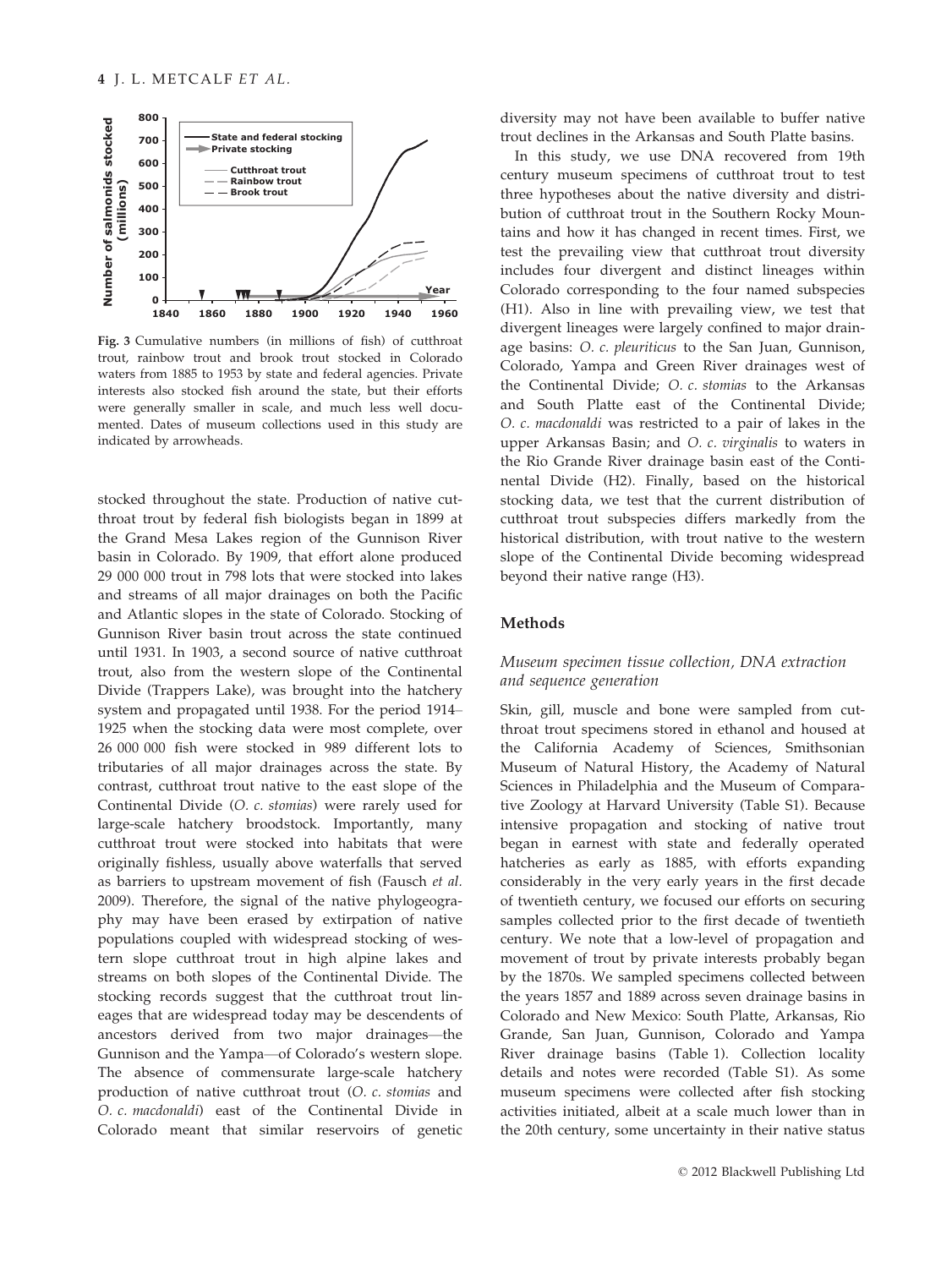Table 1 For museum fish, the number of localities sampled within each drainage, year range of collection and number of individual successfully sequenced are listed

| Drainage     | Localities | Years     | Individuals<br>sequenced |
|--------------|------------|-----------|--------------------------|
| South Platte | 5          | 1871-1889 | 9                        |
| Arkansas     | 4          | 1889      | 8                        |
| Rio Grande   | 2          | 1873-1889 | 2                        |
| San Juan     | 1          | 1874      | $\overline{2}$           |
| Gunnison     | 1          | 1889      | $\overline{2}$           |
| Colorado     | 3          | 1889      | 4                        |
| White/Yampa  | 1          | 1889      | 1                        |
| Unknown      | 1          | 1857      | 2                        |
| Total        | 18         | 1857-1889 | 30                       |

Thirty museum fish were sampled and successfully sequenced from seven drainages across a total of 18 different streams and lakes. Details on each museum fish, including an additional 14 samples that did not produce sufficient DNA for sequencing, can be found in Table S1.

exists. In the case of two samples with uncertain locality information (Behnke 2002)—the type specimens of Oncorhynchus clarkii stomias [Academy of Natural Sciences in Philadelphia (ANSP) 7825 and 7826]—additional historical research was conducted (results in Supporting Information). Tissue and bone material from these samples were collected using disposable, sterile metal blades and placed into sterile glass or plastic vials in 70% ethanol and transported to the University of Colorado, Boulder (CU).

To ensure endogenous DNA was recovered from each historical sample and to minimize risk of contamination, all pre-polymerase chain reaction (PCR) steps were performed in a building that never housed modern cutthroat trout samples, DNA or PCR product (Knight lab, Porter Sciences, CU). Clean clothes and shoes were designated solely for use in the laboratory. Furthermore, all pre-PCR steps were performed while wearing a disposable lab coat, facemask and two pairs of gloves. Before DNA extraction, samples were repeatedly rinsed with 70% ethanol and allowed to dry in a PCR workstation equipped with UV lights and HEPAfiltered airflow (Fisher Scientific). Once samples were dried, total genomic DNA was extracted using a Qiagen animal blood and tissue extraction kit, for which we modified two steps of the protocol. We added two times the recommended amount of buffer ATL and eluted DNA from the silica column with three 30-µL aliquots of Qiagen buffer AE. One mock extraction control was included for every four or five samples. Both extraction controls and no-template PCR controls were amplified with every four or five samples. Replicate DNA extractions, PCR and sequencing were carried out for a subset of samples (listed in Table S1) at CU and in a specialized historical DNA laboratory at the Australian Centre for Ancient DNA (ACAD), University of Adelaide, Australia.

Owing to the degraded nature of the DNA in the museum fish samples, multiple short, overlapping mitochondrial DNA fragments were amplified from each successful DNA extraction and subjected to Sanger sequencing. We generated data for five ND2 gene fragments and one COI gene fragment, ranging in size from 91 to 135 nucleotides including primers (primer sequences are listed in Table S2). These gene fragments included several diagnostic mitochondrial single nucleotide polymorphisms (SNPs) characterized in extant cutthroat trout subspecies. At CU, PCR amplicons were cloned and 5–8 clones were sequenced per successful amplification, whereas at ACAD, amplicons were sequenced directly. Sequence data were imported and edited in Sequencher 4.6 (Gene Codes Corporation). Primer sequences were removed and ND2 sequence fragments were grouped by sample. Disagreements between base calls were resolved by majority rule (best two out of three) or left ambiguous (e.g.  $Y = C$  or T).

## Modern tissue collection, DNA extraction and sequence generation

For comparison to the historical samples, we sequenced a 648- or 889-basepair region of the ND2 gene for at least 10 individuals from 53 contemporary populations (Table S3). Fish were sampled from across the species' range in the Southern Rockies as part of previous studies (Metcalf et al. 2007; Rogers 2008), and ND2 sequencing methods were performed as described in Metcalf et al. (2007).

#### Genetic analysis

For the four extant lineages of cutthroat trout, we identified unambiguously diagnostic SNPs in the 430-bp 'museum subset' of ND2 and COI gene sequence data. Given the difficulty referring to lineages that have different geographical locations in different time periods and the confusion of pre-existing taxonomy in relation to those lineages, we refer to three of these lineages by colour (as shown in Fig. 2) and resolve these lineages to taxonomy later in this study. As Rio Grande cutthroat trout (shown in orange in Fig. 2) do not appear to have been propagated and stocked extensively (Pritchard et al. 2009), we refer to this lineage by name. We assigned museum samples to one of the extant lineages based on the presence of lineage-defining SNPs. Second, we generated a statistical parsimony network of haplotypes that were present in both museum and modern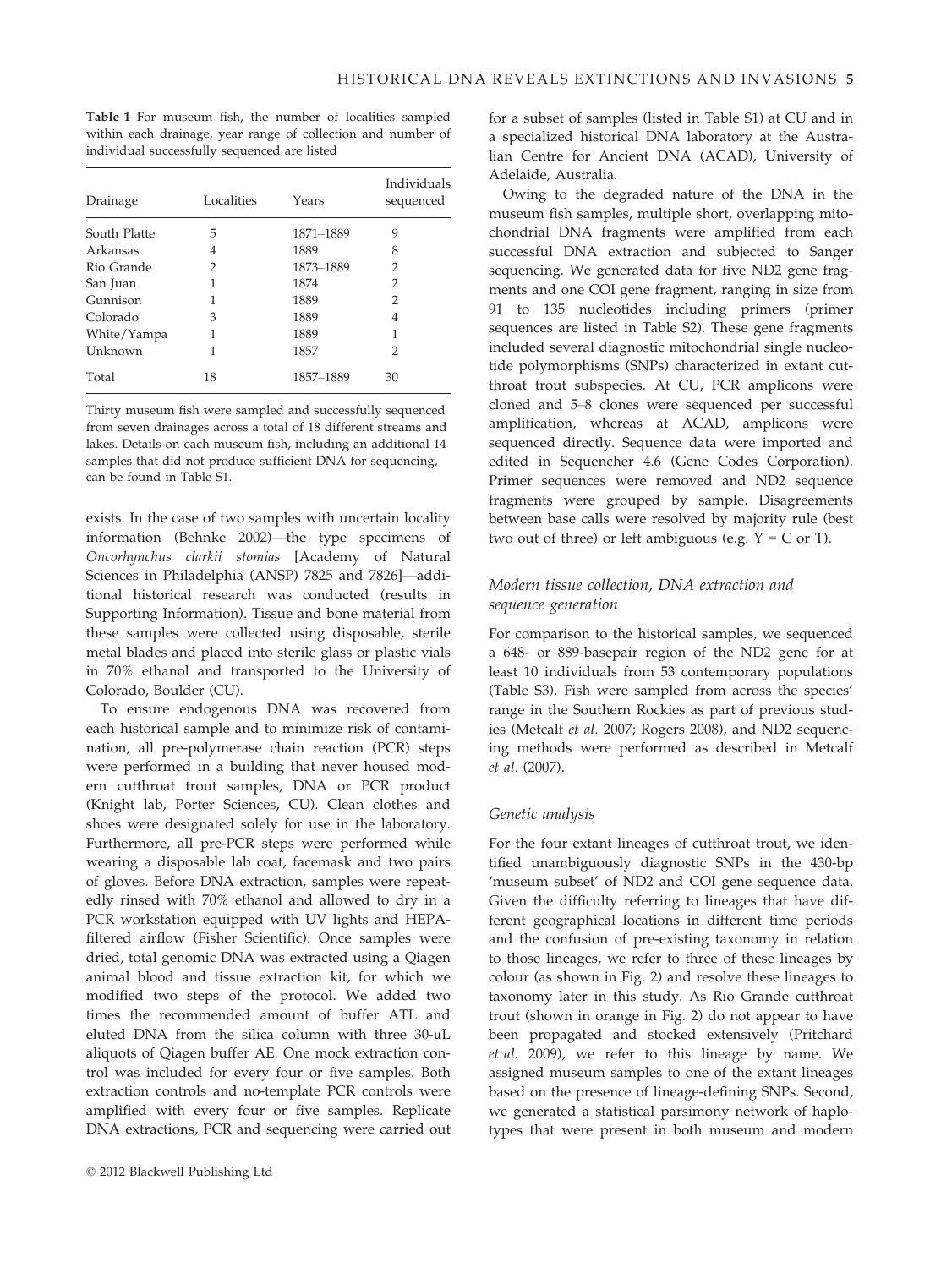samples based on the 430-bp mitochondrial DNA data set using TCS (Clement et al. 2000). Finally, we inferred a phylogeny of extant and historical haplotypes based on the same 430-bp sequence data set. In the phylogenetic analysis, we included sequence data for all major subspecies of cutthroat trout (O. c. bouvieri, O. c. utah, O. c. henshawi, O. c. lewisi and O. c. clarki) as well as rainbow trout (Oncorhynchus mykiss) to clarify whether museum samples represent a trout stocked from another region in North America. These additional sequence data were originally published in Metcalf et al. (2007) or Loxterman & Keeley (2012) (GenBank No's EF673223–EF73232; EF673250–EF673259; EF673233– EF673249; EF673260–EF673276; JQ747557–JQ747623). We used a nucleotide substitution model of GTR+I (Metcalf et al. 2007). We inferred a phylogeny using maximumlikelihood methods with the software PhyML 3.0 (Guindon et al. 2010). We used NNI for tree improvement and computed branch support using the approximate likelihood-ratio test for branches described in Anisimova et al. (2011). We also constructed phylogenies using BEAST v1.6.1 (Drummond & Rambaut 2007). As our analysis spans the boundary between populations and species, we used two different tree priors (i) a coalescent model assuming a constant population size and (ii) a Yule speciation process model. Each analysis was run for 100 000 000 MCMC generations, sampling every 1000 trees with a burn-in of 10 000 000 generations. Stationarity of the posterior probabilities distribution and the ESS values for the priors was examined in Tracer v1.4 (Rambaut & Drummond 2007) to confirm the burn-in was appropriate. Maximum clade credibility consensus trees were generated from posterior distributions of 90 000 trees using TreeAnnotator v1.6.1 (Drummond & Rambaut 2007).

Additionally, we investigated the geographical distribution of ND2 molecular variation for both museum samples and a broad survey of modern populations. We performed an analysis of molecular variance among drainages of historical (1857–1889 A.D.) and modern (2000 A.D. to present) populations separately to understand how the distribution of variance has changed over time. For the modern data, we included only the portion of ND2 sequenced for museum samples (378 bp) in the analysis. We generated distance matrices and performed AMOVA analyses using tools included in the ape and pegas packages in the R statistical environment (Paradis et al. 2004; Paradis 2010). Distance matrices were generated using default parameters, except loci with missing data were not excluded from the analysis. Drainage delineations included South Platte, Arkansas, Rio Grande, San Juan, Gunnison and Colorado River basins. Samples from the Yampa River drainage were not included in the analysis because the

museum data set had only one sample from this drainage. To account for the difference in sample size between the museum and modern data set, we randomly subsampled the modern data set 1000 times using the same number of samples per drainage as the museum data set. Subsampled data were generated using a custom Python v2.7.2 script (www.python.org) in conjunction with the NumPy v1.6.1 (www.numpy. org) numerical Python library. Using R 2.14.2 with pegas v0.4-1, we performed the AMOVA analysis on each subsampled data set to generate a range of possible modern values to compare with the historical estimate.

## Results

#### Museum fish DNA

Skin, gill, muscle and bone were sampled from 44 cutthroat trout specimens stored in ethanol. Several samples that yielded DNA were extracted multiple times (up to four times) to confirm authenticity of endogenous DNA (Table S1). Sixty-one museum sample extractions were performed (not including mock extraction controls). Extracted DNA was highly degraded. PCR success declined with increasing target fragment size (Fig. S1) and 14 of the 44 individuals (32%) failed to yield DNA that could be amplified using PCR. Nonetheless, 30 individuals (Tables 1 and S1) yielded a total of 430 bps of mtDNA (two ND2 gene fragments and one COI gene fragment) that permitted robust inference of the phylogeny and regional biogeography of native cutthroat trout (GenBank No's JX195398–JX195487). Furthermore, sequence data were reproducible—data generated from independent extractions of museum samples were identical. In particular, the consensus sequence from cloned amplicons (at CU) matched amplicons directly sequenced (at ACAD) at >99% of nucleotides. Most mismatches were probably due to deamination (postmortem chemical damage). In a few cases in which mismatches were not resolved, bases were left ambiguous.

## Phylogenetic analyses reveal historical diversity of Colorado's cutthroat trout

Individual museum samples were assigned to one of the four extant subspecies depending on the clade-defining mutations (new modern haplotypes include Genbank No's JX195488–JX195497) (Table S4). Twenty-one museum samples assigned to modern clades and nine did not (Supporting information). A statistical parsimony haplotype network including museum sequences and contemporary haplotypes revealed six distinct clusters, each of which was separated by at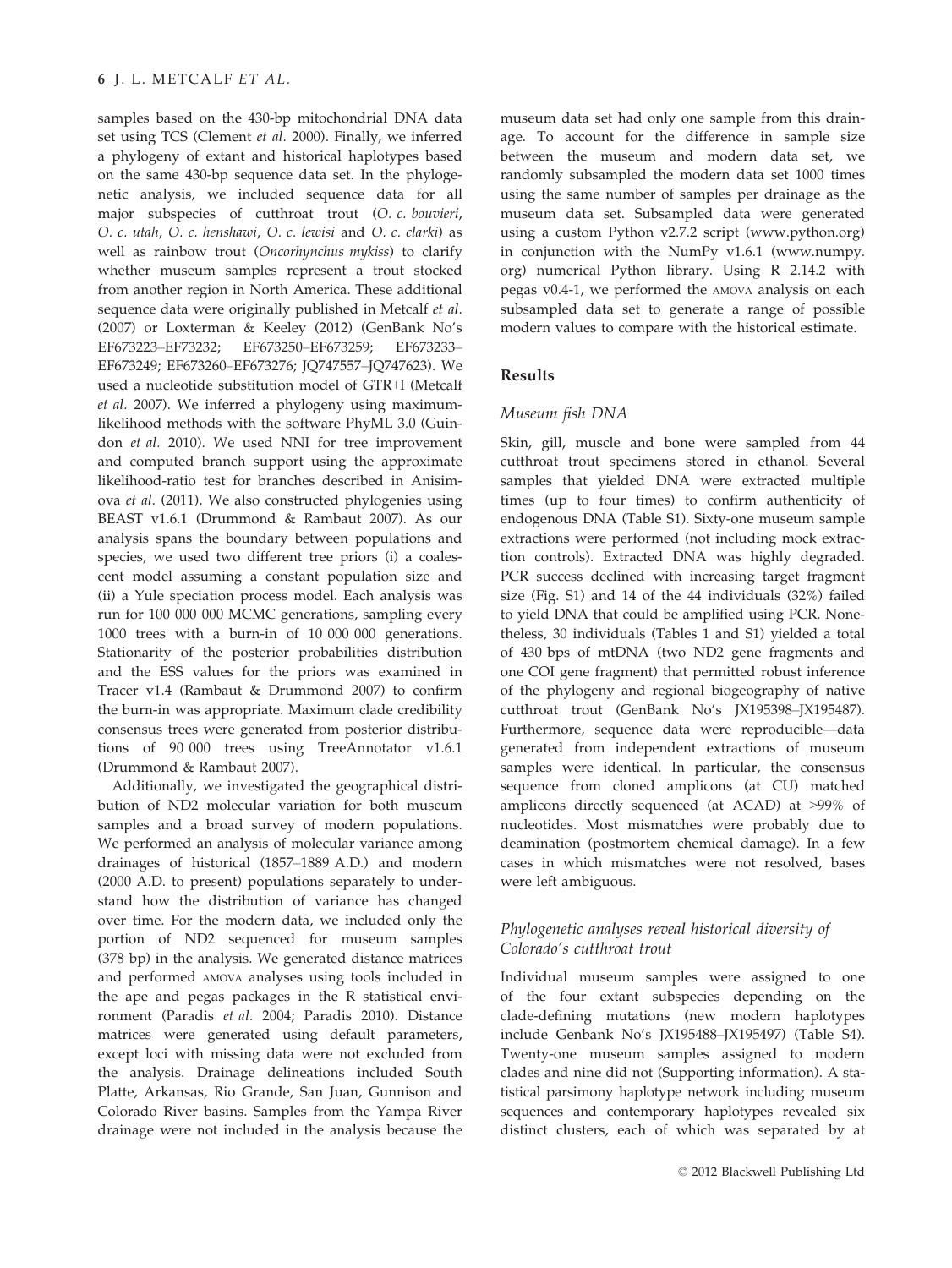

Fig. 4 (A) Statistical parsimony haplotype network using a subset of 430 basepairs of combined ND2 and COI mitochondrial sequence data. Haplotype colours match those shown in Fig. 2. Haplotypes present in (i) museum samples only have a black outline (ii) museum and modern samples have a grey outline and (iii) modern populations only have no outline. Putative unsampled ancestors are represented by small, open circles. Numbers next to museum haplotypes refer to fish sample numbers in Table S1. (B) Geographical distribution of museum samples, with the colour of each circle corresponding to the lineage colour in the haplotype network. The size of each circle is proportional to the number of museum individuals sampled with a particular lineage. Colours for drainages correspond with our hypothesis of the historical distribution of clades.

least two and as many as 12 mutations  $(\sim 0.5$  to 3% sequence difference) (Fig. 4A). Six of the 15 haplotypes represented in the museum samples were identical to modern haplotypes, and nine were unique (Fig. 4A). Importantly, museum samples from the Arkansas and San Juan basins did not group with any of the contemporary lineages, and the two sets of haplotypes were separated by a minimum of four mutations from any other clade (Fig. 4A).

Our phylogenetic inference using maximum-likelihood and Bayesian analyses included samples representative of contemporary and historical subspecies in Colorado as well as cutthroat trout subspecies and rainbow trout native to drainages outside of the state. The combination of modern and museum samples revealed high maximum-likelihood ratios and posterior probabilities (using both tree priors—a coalescent model assuming constant population size and a Yule speciation process model) for eleven North American cutthroat trout clades. Of the six clades represented by fish collected from Colorado, two were only detected in museum samples from either the San Juan or Arkansas drainages (Fig. 5). Furthermore, twenty-one museum samples grouped within four contemporary clades with high posterior probabilities in a phylogenetic tree (Fig. 5). Importantly, none of the branches subtending two or more clades had consistently high support across phylogenetic analyses, underscoring that the relationships among clades remain uncertain. If branching order disagreed between tree inference methods, a polytomy was enforced (Fig. 5). Bayesian posterior probabilities and approximate likelihood test ratios were reported for all other branches. For the Bayesian analyses, posterior probabilities were highly similar (<1% in most cases) regardless of tree prior, and therefore, only the values from the coalescent analysis are shown in Fig. 5.

## Phylogenetic analyses reveal historical distribution of Colorado's cutthroat trout

There were six divergent mtDNA clades discovered from sequencing of the museum samples—of these, four were restricted to single drainage basins (Fig. 4B). All historical samples from the Rio Grande River drainage grouped with the lineage designated Rio Grande cutthroat trout (orange lineage). All samples that grouped with the purple lineage were restricted to the South Platte drainage. The two distinct clades that did not cluster with any of the modern clades (shown in red and yellow) were restricted to either the San Juan basin or the Arkansas basin, respectively (Fig. 4B). The blue and green lineages, however, were discovered in multiple drainages. It is noteworthy that the museum samples comprising these two lineages were sampled in 1889, after the initiation of stocking activities in the state. Therefore, their native status is somewhat uncertain. The two museum samples that grouped with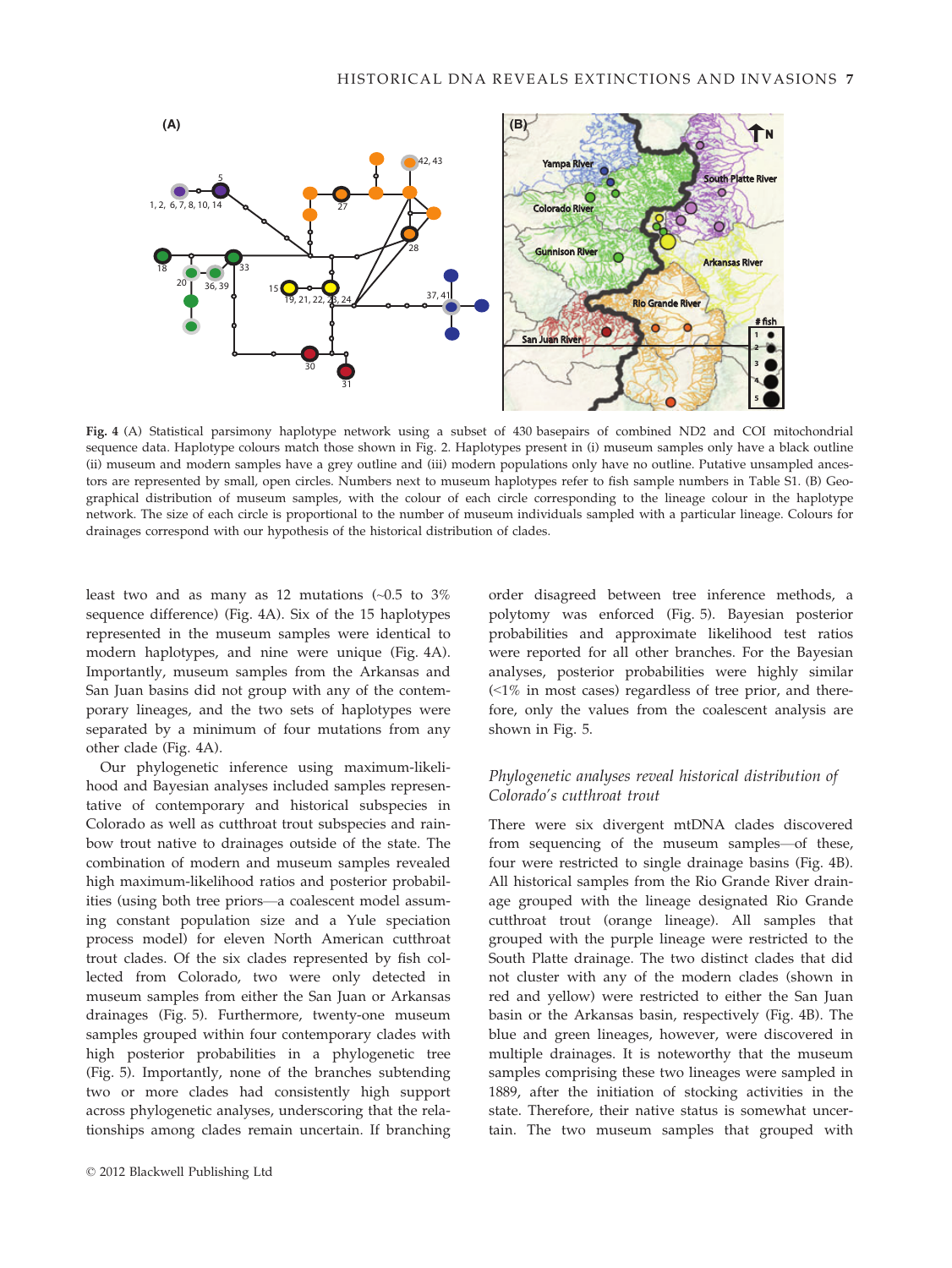

Fig. 5 Phylogenetic inference for the extant lineages of cutthroat trout in the Southern Rocky Mountains based on 430 bp of mitochondrial DNA sequence data. The maximum-likelihood tree shown was generated using PhyML. Branches were collapsed to a polytomy in cases where branching order conflicted with results from analyses using Bayesian approaches in BEAST. Approximate likelihood-ratio test for branch support and Bayesian posterior probabilities are shown for all branches (only BPPs for the analysis incorporating a coalescent tree prior are shown). The sizes of triangles are proportional to the diversity present in each clade.

contemporary blue lineage were sampled from the Yampa and Colorado River drainages (one individual in each drainage). Of the seven museum samples that grouped with green lineage, five were sampled from the Colorado and Gunnison basins west of the Continental Divide and two were sampled from Twin Lakes in the Arkansas River basin east of the Continental Divide.

# Comparison of historical and modern distribution of distinct lineages

An analysis of molecular variance (AMOVA) revealed the amount of genetic variation distributed among drainages declined significantly since historical times (Fig. 6), highlighting the change in distribution of trout over the last century. Historically, the per cent of sequence variation distributed by drainage was 64%; by contrast, 95% (one-tailed) of values from modern data (subsampled to an equally small sample size as the museum data) ranged from 6 to 61% with a mean of 30%. These results suggest several long-standing biogeographical barriers to gene flow were breached towards the end of the 19th century.

The modern distribution of lineages shows some similarities and some important differences with the historical phylogeography. The historical and modern ranges

are similar for the Rio Grande cutthroat trout (shown in orange in Figs 2 and 4). For the purple lineage, the only modern representative is currently restricted to a single stream within the Arkansas River basin (Bear Creek); by contrast, all historical samples were restricted to streams in the South Platte drainage. Because the museum samples from the Arkansas River basin were clearly divergent from the purple lineage, these results suggest that the lineage currently restricted to Bear Creek was originally native to the South Platte basin. The other two extant mtDNA lineages (green and blue) are both widely distributed today across multiple basins on both slopes of the Continental Divide. The blue lineage fish were historically restricted to one or two drainage basins on the western slope of the Continental Divide. Today, they have been sampled from multiple localities in the Arkansas, South Platte, San Juan, Gunnison, Colorado and Yampa River basins (Table S5). The green lineage trout were sampled from three drainages in 1889, the Colorado, Gunnison and Arkansas River. Today, they are present in the Colorado, Gunnison, Arkansas and in the South Platte basin as well (Table S5).

#### Discussion

The diversity and distribution of cutthroat trout have changed dramatically over the last 150 years in the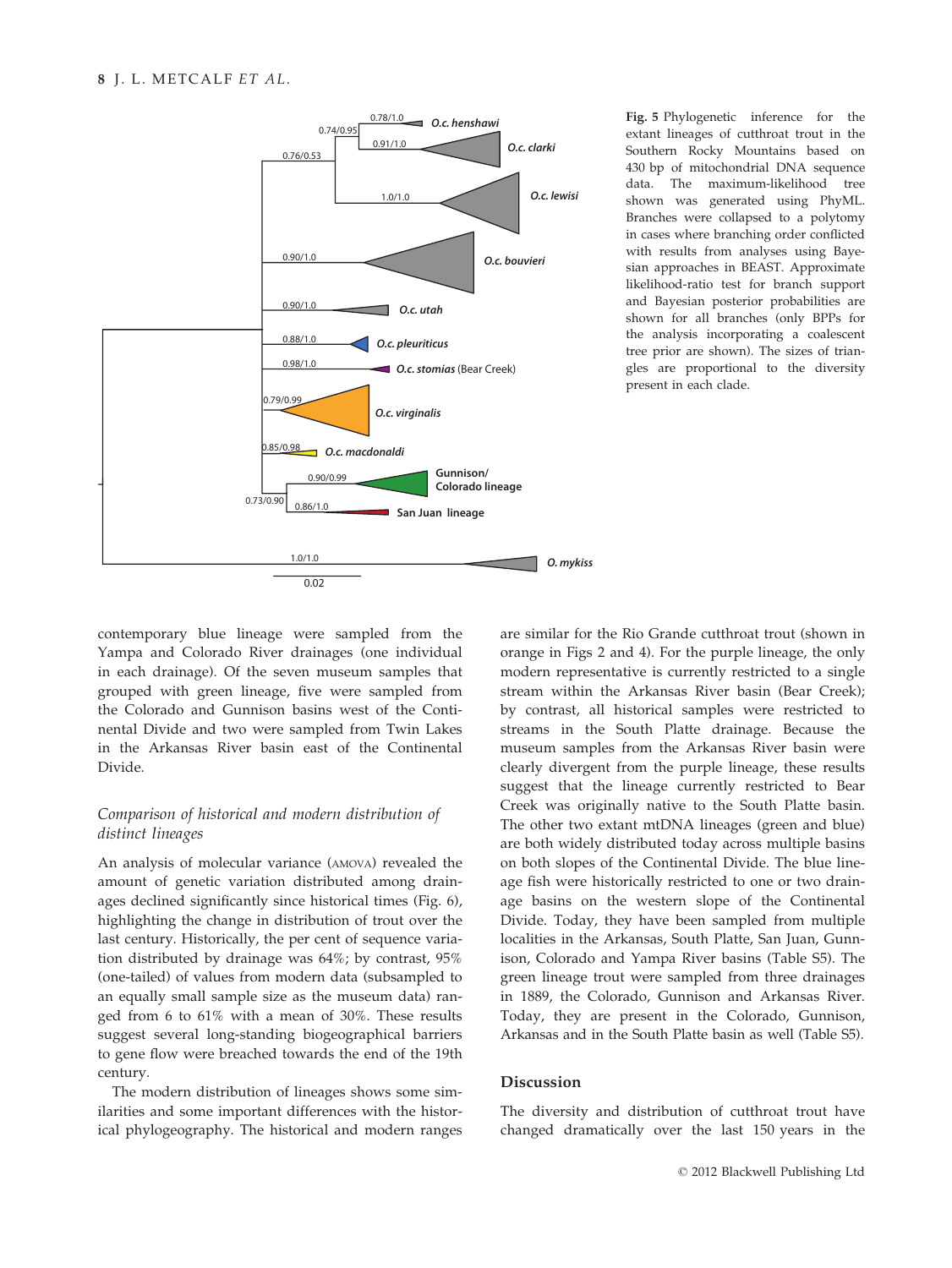

modern sequence data set was subsampled so that the number of samples from each drainage basin matches the sample size of the museum data set. The per cent sequence variation explained by drainage for 1000 subsampled modern data sets is shown as a histogram in black (95% of values) and grey (5% tail of values). The per cent variation explained by drainage for museum samples is indicated with an arrow.

Southern Rocky Mountains. Our phylogenetic survey of fish collected prior to the onset of extensive propagation and stocking of fish revealed six divergent lineages, not four as originally described by 19 and 20th century fish taxonomists (H1). Each cutthroat lineage was probably endemic to either a single drainage basin or two adjacent drainage basins, but the native distribution of subspecies probably differs from the prevailing view in several ways (H2). Notably, instead of the expected one, there were three distinct lineages historically native to the drainage basins on the western slope of the Continental Divide. Furthermore, the subspecies native to the South Platte was probably endemic to the drainage basin, and not a native of the Arkansas River drainage as originally described. Additionally, museum specimens identified as Oncorhynchus clarkii macdonaldi were found in the Arkansas drainage as expected, but not just to a pair of headwater lakes as originally described (Jordan 1891). The distribution of O. c. virginalis aligned with the prevailing view and was only detected in the Rio Grande River drainage basin. Our third hypothesis could not be refuted. We discovered that the current and historical distribution of cutthroat trout lineages were significantly different. The difference probably reflects the success of past fish propagation and stocking activities, which broadly distributed two lineages of cutthroat trout that were historically native to waters west of the Continental Divide. The decline from six lineages in the museum samples to four today suggests there were two extinction events: one in the Arkansas River basin and another in the San Juan River system. Importantly, we discovered that the cutthroat lineage historically native to the South Platte, that at one time was declared extinct, persists in a single stream outside its native range.

## The role of stocking in the contemporary distribution of Colorado's cutthroat trout

AMOVA results support the hypothesis that stocking has radically changed the geographical distribution of cutthroat trout lineages in Colorado. Discordance between the historical and modern distribution of diversity is best explained by the widespread stocking of cutthroat trout across the state of Colorado. More specifically, stocking activities spanning 1899–1931 from the Grand Mesa Lakes within the Gunnison Basin and from 1903– 1938 from Trappers and Marvine Lakes in the headwaters of the White River within the Yampa basin may explain why the two lineages native to these drainages are abundant in high elevation streams across major drainage basins on both slopes of the Continental Divide (Fig. 7). Importantly, many trout were stocked into historically fishless waters above barriers. Following the founding stocking events, those same barriers have protected these populations from non-native salmonids such as brook, brown (Salmo trutta) and rainbow trout that tend to replace or hybridize with native cutthroat trout (McGrath & Lewis 2007; Metcalf et al. 2008; Peterson et al. 2008; Bennett et al. 2010; Benjamin et al. 2011). The end result is a patchwork of cutthroat trout lineages that persist in small, high elevation populations across the state of Colorado.

In addition to stocking by federal and state agencies, stocking activities by private fish culturists that began in the late 19th century also appears to have played a role in the distribution of cutthroat trout in Colorado. Exhaustive surveys of contemporary populations within the South Platte basin have failed to find the clade characterized in museum specimens as native to the South Platte River. Instead, we discovered the trout native to the South Platte persists in an approximately four-mile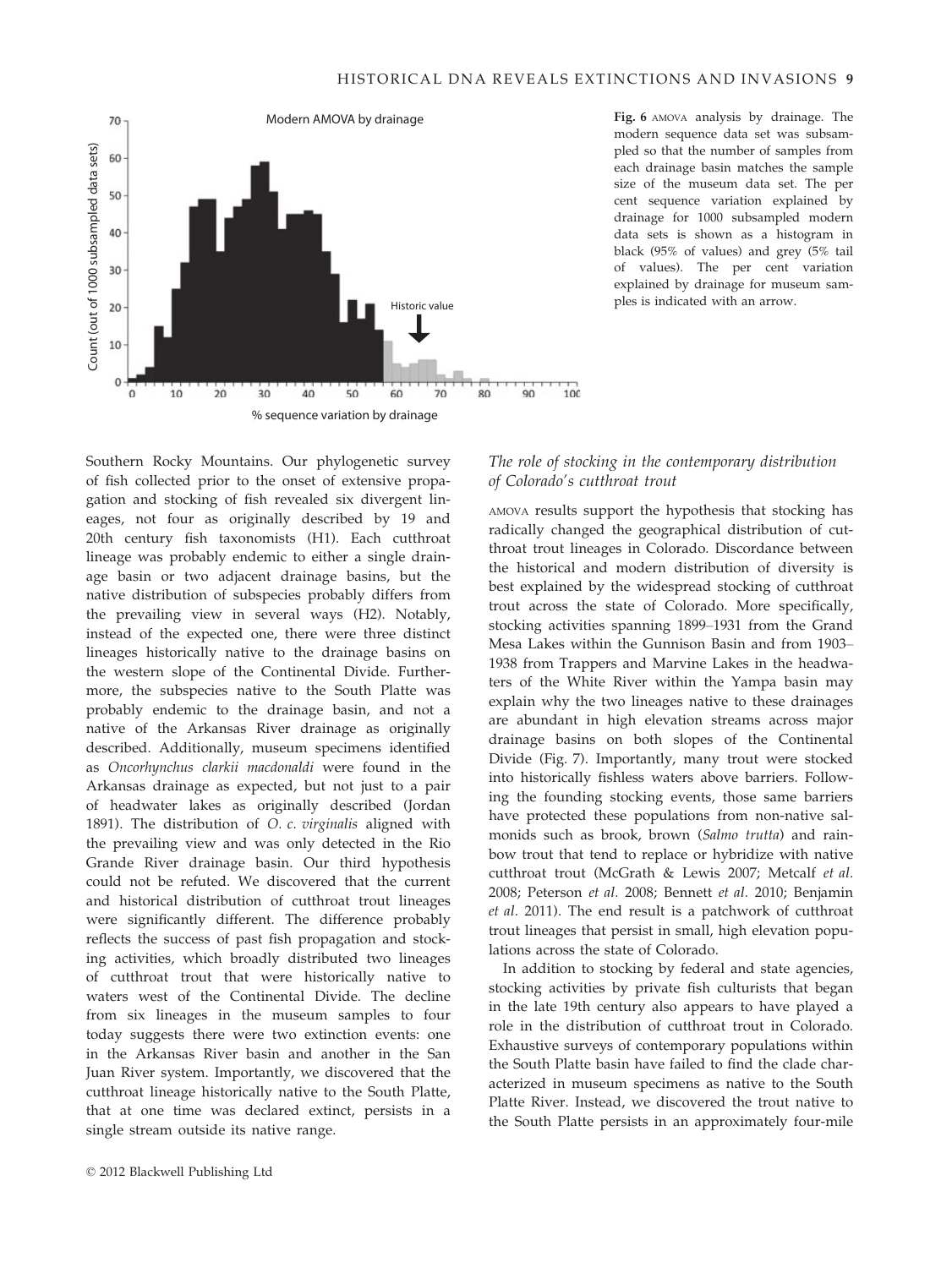

Fig. 7 The effect of fish stocking on modern cutthroat trout distribution. (A) Numbers of cutthroat trout stocked using two divergent lineages from different drainage basins (indicated by different colours) between 1899 and 1925. Colour schemes reflect new hypothesized historical distributions of native cutthroat trout lineages (see Figs 2 and 3). (B) Coloured circles represent genetic identification of cutthroat trout lineages in contemporary populations examined in this study (Table S4). Only populations without evidence of introgression between distinct clades of cutthroat trout are included. Colours correspond with those in the haplotype networks (Figs 2 and 4). Contemporary distribution of native Rio Grande trout can be found in Pritchard et al. (2009).

stretch of a small stream (Bear Creek) within the Arkansas River basin above several natural barriers to upstream movement of fish. Historical records indicate that Bear Creek was originally fishless, but in 1882, an early homesteader had built a trout pond in the headwaters. With no state or federal hatcheries propagating native cutthroat trout at that time, fish would probably have been obtained from one of two private hatcheries both of which obtained their fish from a tributary of the South Platte drainage (Kennedy 2010). Ironically, while stocking contributed to the decline of native cutthroat trout throughout their range (Behnke 1992; Young 2009), it appears to have also inadvertently prevented the extinction of this unique lineage.

## Implications for taxonomy of Colorado's cutthroat trout

Mitochondrial DNA sequence data support recognition of six divergent, native lineages of cutthroat trout Colorado. Although we acknowledge limitations inherent in using single gene trees to describe phylogeny, we did previously use clustering methods (Metcalf et al. 2007; Pritchard et al. 2009) to demonstrate nuclear support for extant lineages. Therefore, based on the historical and modern mitochondrial sequence data, we suggest a new working hypothesis for taxonomy of cutthroat trout in the Southern Rocky Mountains.

In some cases, taxonomic inference is fairly straightforward. The two haplotypes comprising the yellow lineage included the type specimen of O. c. macdonaldi, and thus most probably represents the Yellowfin cutthroat trout O. c. macdonaldi. Moreover, the lack of modern samples representing the O. c. macdonaldi clade confirmed reports from the early twentieth century documenting its extinction (Wiltzius 1985). Additionally, the phylogeography of the modern (see Pritchard et al. 2009) and historical data provide little doubt that O. c. virginalis, first described from the Rio Grande basin in 1853, is an evolutionarily distinct lineage. Finally, the native to the San Juan drainage does not fall into one of the four named lineages (Fig. 4A) and appears to have also gone extinct since historical times.

This leaves three lineages for which taxonomy is less clear. The purple lineage was once restricted to the South Platte. Early taxonomists were clear that the designation O. c. stomias belonged to cutthroat trout native to the east side of the Continental Divide (Cope 1871; Jordan 1891; Cockerell 1908). With O. c. macdonaldi occupying the Arkansas River drainage, the name stomias reasonably falls to those fish of the South Platte drainage. Complicating the issue, however, is a mislabelling of locality information on O. c. stomias type specimens (suggested in Behnke 1976), which appear to have been collected near Santa Fe, New Mexico in 1855 —a belief confirmed by genetic data in this study (see results for ANSP 7825 and 7826)—and not in the Platte River. The error stems from mislabelled specimens many years later when the samples were designated O. c. stomias (Supporting Information). Therefore, it could also be argued that the name O. c. stomias is a diminutive, second name for Rio Grande cutthroat trout (O. c. virginalis), for which type specimens were collected in 1853 (Behnke 2002). We argue that the greenback cutthroat trout has been held as the native to the South Platte and Front Range of Colorado for over a century, and thus, the lineage native to the South Platte should keep the designation O. c. stomias. Indeed, as the first person to use the name greenback cutthroat trout to describe O. c. stomias, David Starr Jordan wrote that he 'adopted the name stomias for trout of the Platte' (Jordan 1891).

This leaves two lineages (blue and green) for which there is a need for taxonomic resolution and perhaps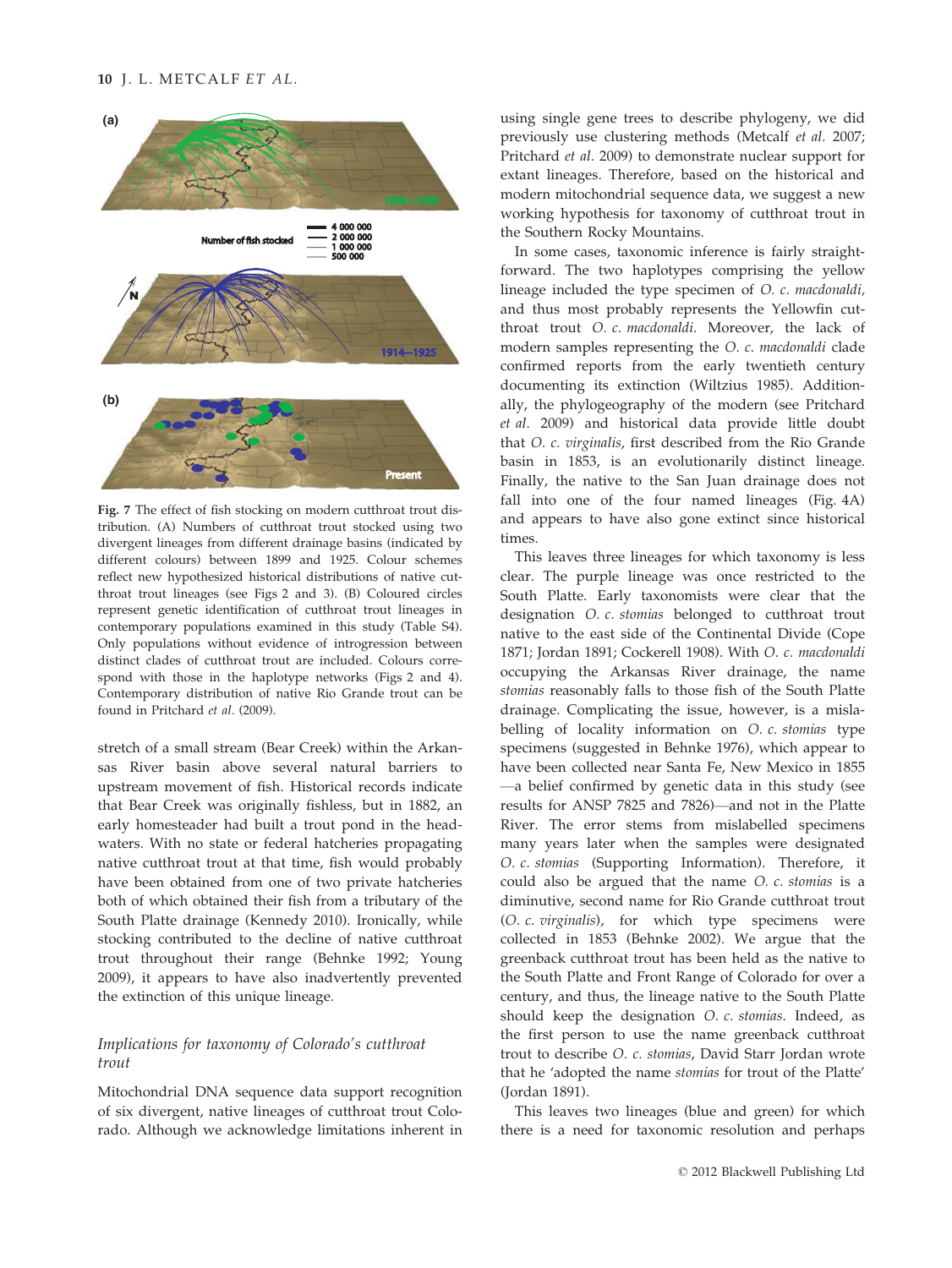revision. Because these lineages are represented by museum samples collected after the onset of intensive fish stocking activities (~1885) and they are the only lineages not restricted to single drainages, their native distribution and taxonomy remain uncertain. However, we argue that the blue lineage is probably O. c. pleuriticus. In both the historical and modern samples, the Yampa River basin appears inhabited by cutthroat trout of the blue lineage (Fig. 4B and Table S5). Importantly, no green lineage cutthroat trout were detected in modern Yampa River samples, a pattern also supported by nuclear data previously generated for 59 Yampa River populations (Rogers 2010). Thus, we infer that the geographical range of the blue lineage was probably restricted to the Yampa and Green River basins and was not widely distributed historically across all major drainages of the west slope. The type specimens of O. c. pleuriticus were collected in the Green River drainage basin, which encompasses the Yampa River. Therefore, these specimens probably harbour blue lineage haplotypes, although this needs to be confirmed with additional sampling of museum specimens. Because O. c. pleuriticus was the only described subspecies from the western slope, the green lineage may represent an undescribed distinct taxon. This lineage appears native to the Colorado and Gunnison rivers, and potentially the Arkansas River basin. Although considered separate basins, the Colorado and Gunnison rivers converge well upstream of the warm desert confluence with the Green River and its major tributary the Yampa River. Cold water temperatures would have allowed cutthroat trout to move between the Colorado and Gunnison Rivers, giving rise to a monophyletic group in those two basins. Given the significant barrier between the east and western slopes of the Continental Divide, we believe it is unlikely that the green lineage was native to the Arkansas River drainage. Instead, we believe that by the time the samples were collected in 1889, early stocking activities may have established this lineage in the headwaters of the Arkansas River drainage. The Twin Lakes fishery, from which the samples were collected, had already seen considerable fish stocking activity by 1889 (Wiltzius 1985). Twin Lakes lie near the first federal fish hatchery in Colorado, and just a dozen miles south of the bustling city of Leadville, the second most populous city in the state at the time.

# Bringing back O. c. stomias

We believe the descendants of fish that were stocked into Bear Creek are the last remaining representatives of O. c. stomias, the greenback cutthroat trout currently recognized as a threatened under the Endangered Species Act. This fish was declared extinct in the 1930s

(Green 1937); however, in 1953, a collection of fish from a small stream in the South Platte drainage were identified as O. c. stomias (although not without uncertainty), marking the 'rediscovery' of the greenback cutthroat trout that would eventually launch an intensive recovery effort. Conservation efforts aimed at restoring O. c. stomias in the South Platte and Arkansas River basins were based on taxonomic assessments that were compromised by the extensive mixing of trout among drainages that began in the late 1870s, however. Of the streams and lakes in the South Platte and Arkansas River basins that were subjected to trout removal and restocking with what the best available science suggested was O. c. stomias, all appear to harbour lineages native to the western slope of the Continental Divide.

Currently, O. c. stomias appears to persist as a single self-sustaining population in a locality outside the native range of the subspecies. The population harbours little genetic variation for loci that are typically variable in cutthroat trout populations (Metcalf et al. 2007) probably the result of few founding fish used in the initial stocking effort or a subsequent population bottleneck. Low genetic diversity may compromise rehabilitation of the taxon, making it essential that planned propagation efforts attempt to maximize genetic diversity and assess subsequent fitness. It is encouraging, nonetheless, that the taxon has persisted within a relatively short stretch of a small stream for more than a century, suggesting it is likely to survive and perhaps thrive in other places.

# Conclusion

Regional diversity and distribution of many taxa in North America have changed, sometimes dramatically over the last 150 years (Rahel 2000). For trout native to the Southern Rocky Mountains, anthropogenically driven changes resulted in the extinction of some lineages, and significant declines, range expansions or range shifts of others. Our work comparing historical records of trout propagation and movement with the phylogenetic diversity of historical and modern samples increased our understanding of the status of described taxa and resulted in the rediscovery of a taxon, O. c. stomias, that was at one time declared extinct.

Other threatened and endangered species may be subject to similar uncertainty regarding their native diversity and distribution (e.g. Boessenkool et al. 2009; Athrey et al. 2011; Hekkala et al. 2011). In many cases, historical specimens exist in museums that are available for inferring native diversity and taxonomy. With specimens collected up to 150 years ago, our study pushes back the age for recovering DNA from ethanolpreserved specimens for population-level studies by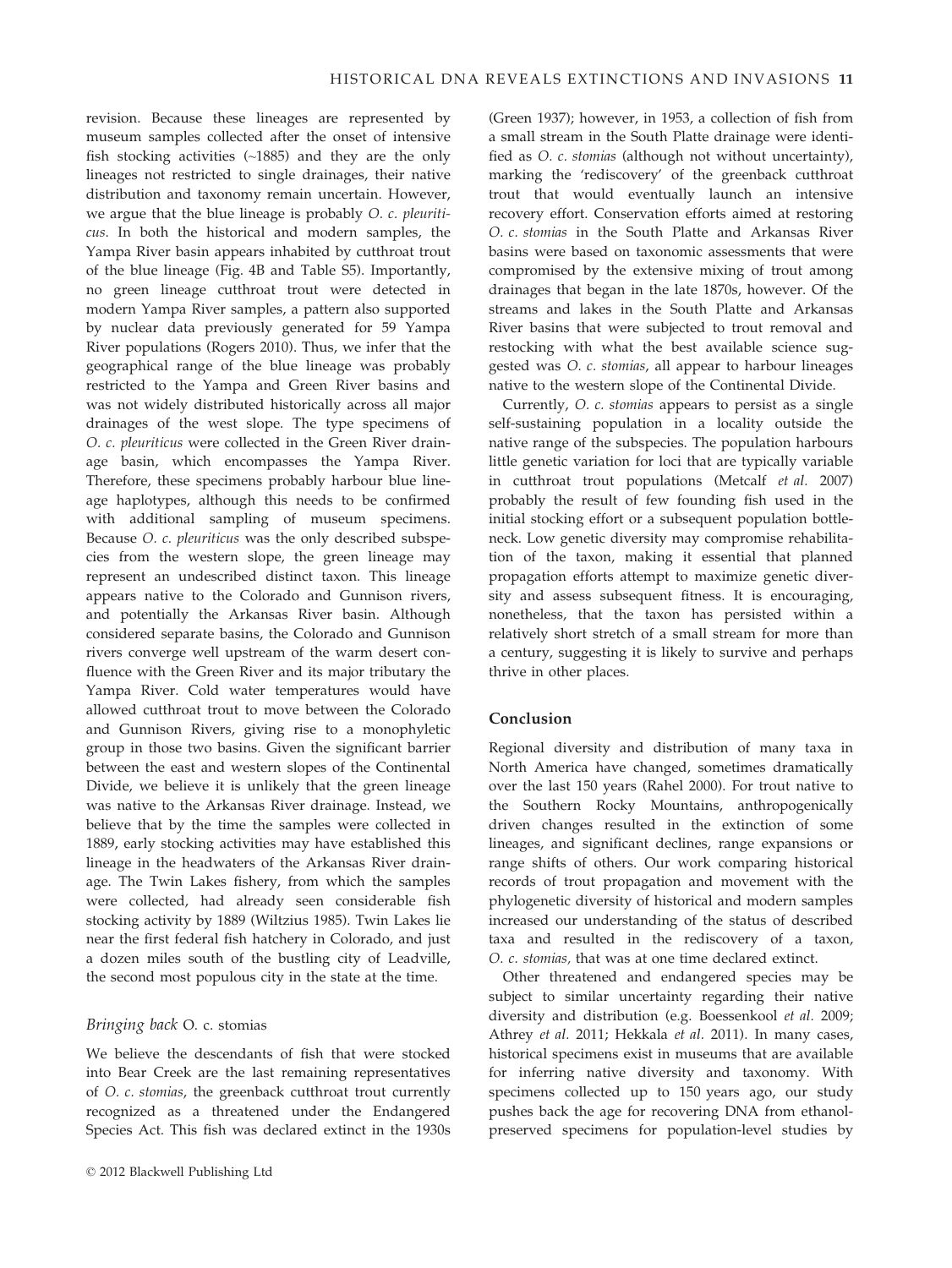over two-fold and demonstrates the feasibility of molecular mining of archived samples. Establishing the timing of human disturbance, coupled with the use of ancient DNA techniques for retrieving phylogenetic information from predisturbance historical samples, paves the way forward for developing conservation goals aimed at restoring threatened and endangered species to their native ranges.

#### Acknowledgements

This work was funded by The National Park Service, U.S. Fish and Wildlife Service, U.S. Forest Service, U.S. Bureau of Land Management and Trout Unlimited. We thank the California Academy of Sciences, the Smithsonian Museum of Natural History, the Academy of Natural Sciences in Philadelphia (ANSP), the Museum of Comparative Zoology at Harvard University and R. P. Evans at Brigham Young University for access to museum fish samples, and J. Wood for assistance with museum sampling. We are especially grateful to Mark Sabaj Perez and Clare Flemming at ANSP for tracking down letters instrumental in resolving the history of the greenback cutthroat trout type specimens. We thank G. Wilcox and S. Albeke for ArcGIS layers used to develop the figures. We thank V. Kirchoff and E. Hekkla for help with initial extraction trials. We thank K. Leitzell, K. Ramirez, A. Hirsch, L. Parfrey, V. McKenzie, R. Knight, R. Guralnick and J. Zelikova for editorial assistance. We thank the Greenback Recovery Team and four anonymous reviewers for feedback that greatly improved this manuscript. The findings and conclusions in this article are those of the authors and do not necessarily represent the views of the U.S. Fish and Wildlife Service.

#### References

- Allendorf FW, Waples RS (1996) Conservation genetics of Salmonid fishes. In: Conservation Genetics: Case Histories from Nature, Chapter 8 (eds Avise JC, Hamrick JL), pp. 238–275. Chapman and Hall, New York.
- Anisimova M, Gil M, Dufayard JF, Dessimoz C, Gascuel O (2011) Survey of branch support methods demonstrates accuracy, power, and robustness of fast likelihood-based approximation schemes. Systematic Biology, 60, 685–699.
- Athrey G, Lindsay DL, Lance RF, Leberg PL (2011) Crumbling diversity: comparison of historical archived and contemporary natural populations indicate reduced genetic diversity and increasing genetic differentiation in the golden-cheeked warbler. Conservation Genetics, 12, 1345–1355.
- Beever EA, Brussard PE, Berger J (2003) Patterns of apparent extirpation among isolated populations of pikas (Ochotona princeps) in the Great Basin. Journal of Mammalogy, 84, 37–54.
- Behnke RJ (1969) Rare and endangered species: the greenback trout, Salmo clarki stomias Cope: sources for introductions and a recent discovery of a probable pure population. Report for the Colorado Cooperative Fishery Unit, 1–5.
- Behnke RJ (1976) Summary of information on the status of the greenback cutthroat trout, Salmo clarki stomias. Report for U.S. Fish and Wildlife Service, Salt Lake City area office.
- Behnke RJ (1992) Trout of Western North America. American Fisheries Society, Maryland.
- Behnke RJ (2002) Trout and Salmon or North America. The Free Press, New York.
- Benjamin JR, Fausch KD, Baxter CV (2011) Species replacement by a nonnative salmonid alters ecosystem function by reducing prey subsidies that support riparian spiders. Oecologia, 167, 503–512.
- Bennett SN, Olson JR, Kershner JL, Corbett P (2010) Propagule pressure and stream characteristics influence introgression: cutthroat and rainbow trout in British Columbia. Ecological Applications, 20, 263–277.
- Boessenkool S, Austin JJ, Worthy TH, et al. (2009) Relict or colonizer? Extinction and range expansion of penguins in southern New Zealand. Proceedings of the Royal Society B-Biological Sciences, 276, 815–821.
- Carlton JT (1996) Biological invasions and cryptogenic species. Ecology, 77, 1653–1655.
- Clement M, Posada D, Crandall KA (2000) TCS: a computer program to estimate gene genealogies. Molecular Ecology, 9, 1657–1659.
- Cockerell T (1908) The Fishes of the Rocky Mountain Region. University of Colorado, Boulder.
- Cope E (1871) Report on the reptiles and fishes obtained by the naturalists of the expedition. (ed. Preliminary report of the United State Geological Survey of Wyoming and portions of contiguous territories Hayden's Survey), pp. 432–444.
- Drummond AJ, Rambaut A (2007) BEAST: bayesian evolutionary analysis by sampling trees. BMC Evolutionary Biology, 7, 214.
- Dunham JB, Vinyard GL, Rieman BE (1997) Habitat fragmentations and extinction risk of Lahontan Cutthroat trout. North American Journal of Fisheries Management, 17, 1126–1133.
- Dunham JB, Pilliod DS, Young MK (2004) Assessing the consequences of nonnative trout in headwater ecosystems in western North America. Fisheries, 29, 18–26.
- Fausch KD, Rieman BE, Dunham JB, Young MK, Peterson DP (2009) Invasion versus isolation: trade-offs in managing native salmonids with barriers to upstream movement. Conservation Biology, 23, 859-870.
- France RL, Collins NC (1993) Extirpation of crayfish in a lake affected by long-range anthropogenic acidification. Conservation Biology, 7, 184–188.
- Franco JA, Morgan JW (2007) Using historical records, aerial photography and dendroecological methods to determine vegetation changes in a grassy woodland since European settlement. Australian Journal of Botany, 55, 1–9.
- Gil-Sanchez JM, McCain EB (2011) Former range and decline of the Iberian lynx (Lynx pardinus) reconstructed using verified records. Journal of Mammalogy, 92, 1081–1090.
- Graham CH, Ferrier S, Huettman F, Moritz C, Peterson AT (2004) New developments in museum-based informatics and applications in biodiversity analysis. Trends in Ecology and Evolution, 19, 497–503.
- Green WS (1937) Colorado Trout, Popular series 2. Colorado Museum of Natural History, Denver, CO.
- Guindon S, Dufayard JF, Lefort V, et al. (2010) New algorithms and methods to estimate maximum-likelihood phylogenies: assessing the performance of PhyML 3.0. Systematic Biology, 59, 307–321.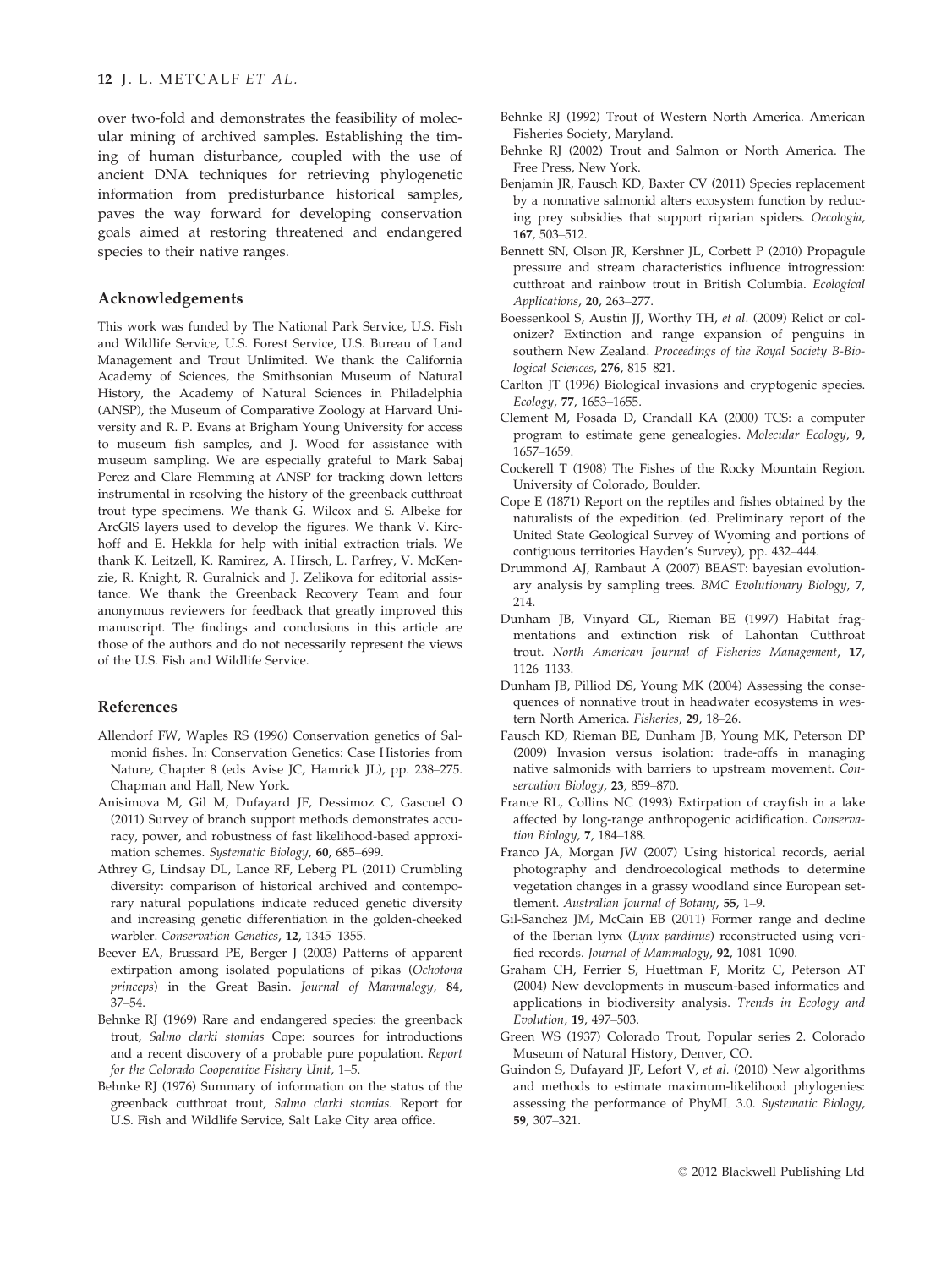- Hansen MM, Fraser DJ, Meier K, Mensberg KLD (2009) Sixty years of anthropogenic pressure: a spatio-temporal genetic analysis of brown trout populations subject to stocking and population declines. Molecular Ecology, 18, 2549–2562.
- Harig AL, Fausch KD (2002) Minimum habitat requirements for establishing translocated cutthroat trout populations. Ecological Applications, 12, 535–551.
- Hekkala ER, Saumure RA, Jaeger JR, et al. (2011) Resurrecting an extinct species: archival DNA, taxonomy, and conservation of the Vegas Valley leopard frog. Conservation Genetics, 12, 1379–1385.
- Iwamoto EM, Myers JM, Gustafson RG (2012) Resurrecting an extinct salmon evolutionarily significant unit: archived scales, historical DNA and implications for restoration. Molecular Ecology, 21, 1567–1582. doi: 10.1111/j.1365-294X. 2011.05419.x.
- Jordan DS (1891) Report on explorations in Colorado and Utah during the summer of 1889, with an account of the fishes found in each river basin examined. U.S. Fish Commission Bulletin, 9, 1–40.
- Kennedy CM (2010) Weird Bear Creek: A history of a unique cutthroat trout population. Technical Report USFWS, 1-9.
- Kowarik I (2003) Human agency in biological invasions: secondary release fosters naturalization and population expansion of alien plant species. Biological Invasions, 5, 293–312.
- Loxterman JL, Keeley ER (2012) Watershed boundaries and geographic isolation: patterns of diversification in cutthroat trout from western North America. BMC Evolutionary Biology, 12, 38. doi:10.1186/1471-2148-12-38.
- McGrath CC, Lewis Jr WM (2007) Competition and predation as mechanisms for displacement of greenback cutthroat trout by brook trout. Transactions of the American Fisheries Society, 136, 1381–1392.
- McKinney ML, Lockwood JL (1999) Biotic homogenization: a few winners replacing many losers in the next mass extinction. Trends in Ecology and Evolution, 11, 450–453.
- Metcalf JL, Pritchard VL, Silvestri SM, et al. (2007) Across the great divide: genetic forensics reveals misidentification of endangered cutthroat trout populations. Molecular Ecology, 16, 4445–4454.
- Metcalf JL, Siegle MR, Martin AP (2008) Hybridization dynamics between Colorado's native cutthroat trout and introduced rainbow trout. Journal of Heredity, 99, 149–156.
- Miner (July 8th, 1873) Cushman and Barrett… returned…from Bear Creek…They reported a catch of 500 odd trout with three days work, and as an earnest of their faith brought over one hundred live ones, which were placed in Green Lake. This is the best luck of the year. In a few summers our favorite lake will be stocked to repletion with delicious trout, and they will become as cheap and common as potatoes.
- Mingozzi T, Esteve R (1997) Analysis of a historical extirpation of the bearded vulture Gypaetus barbatus (L.) in the western Alps (France-Italy): former distribution and causes of extirpation. Biological Conservation, 79, 155–171.
- Novinger DC, Rahel FJ (2003) Isolation management with artificial barriers as a conservation strategy for cutthroat trout in headwater streams. Conservation Biology, 17, 772–781.
- Paplinska JZ, Taggart DA, Corrigan T, Eldridge MDB, Austin JJ (2011) Using DNA from museum specimens to preserve the integrity of evolutionarily significant unit boundaries in threatened species. Biological Conservation, 144, 290–297.
- Paradis E (2010) pegas: an R package for population genetics with an integrated-modular approach. Bioinformatics, 26, 419–420.
- Paradis E, Claude J, Strimmer K (2004) APE: analyses of phylogenetics and evolution in R language. Bioinformatics, 20, 289–290.
- Peterson DP, Rieman BE, Dunham JB, Fausch KD, Young MK (2008) Analysis of trade-offs between threats of invasion by nonnative brook trout (Salvelinus fontinalis) and intentional isolation for native westslope cutthroat trout (Oncorhynchus clarkii lewisi). Canadian Journal of Fisheries and Aquatic Sciences, 65, 557–573.
- Pfenninger M, Schwenk K (2007) Cryptic animal species are homogenously distributed among taxa and biogeographic regions. BMC Evolutionary Biology, 7, 121.
- Pister EP (2001) Wilderness fish stocking: history and perspective. Ecosystems, 4, 279–286.
- Pritchard VL, Metcalf JL, Jones K, Martin AP, Cowley DE (2009) Population structure and genetic management of Rio Grande cutthroat trout (Oncorhynchus clarkii virginalis). Conservation Genetics, 10, 1209–1221.
- Rahel FJ (2000) Homogenization of fish faunas across the United States. Science, 288, 854–856.
- Rambaut A, Drummond A (2007) Tracer v1.4. Available from http://beast.bio.ed.ac.uk/Tracer.
- Rogers KB (2008) Using Amplified Fragment Length Polymorphisms to Characterize Purity of Cutthroat Trout in Colorado: Results from 2007. Colorado Divison of Wildlife, Fort Collins. Available online at http://wildlife.state.co.us/ research/Aquatic/CutthroatTroutService.
- Rogers KB (2010) Cutthroat trout taxonomy: exploring the heritage of Colorado's state fish. Wild Trout Symposium, 10, 152–157. http://www.wildtroutsymposium.com/proceedings-10.pdf.
- Sousa V, Penha F, Pala I, Chikhi L, Coelho MM (2010) Conservation genetics of a critically endangered Iberian minnow: evidence of population decline and extirpations. Animal Conservation, 13, 162–171.
- USFWS (2010) Endangered and Threatened Wildlife and Plants; Review of Native Species That Are Candidates for Listing as Endangered or Threatened; Annual Notice of Findings on Resubmitted Petitions; Annual Description of Progress on Listing Actions, pp. 69222–69292, Federal Register.
- Valentine K, Duffield DA, Patrick LE, et al. (2008) Ancient DNA reveals genotypic relationships among Oregon populations of the sea otter (Enhydra lutris). Conservation Genetics, 9, 933–938.
- Westley PAH, Fleming IA (2011) Landscape factors that shape a slow and persistent aquatic invasion: brown trout in Newfoundland 1883–2010. Diversity and Distributions, 17, 566–579.
- Wiltzius WJ (1985) Fish Culture and Stocking in Colorado, 1872–1978. Division Report, Colorado Division of Wildlife.
- Young MK (2009) Greenback cutthroat trout (Oncorhynchus clarkii stomias): A Technical Conservation Assessment, USDA Forest Service.
- Young MK, Harig AL (2001) A critique of the recovery of greenback cutthroat trout. Conservation Biology, 15, 1575–1584.

An interdisciplinary team of scientists conducting research on all aspects of conservation for Colorado's native salmonid resources assembled the research presented here. J.L.M. is a